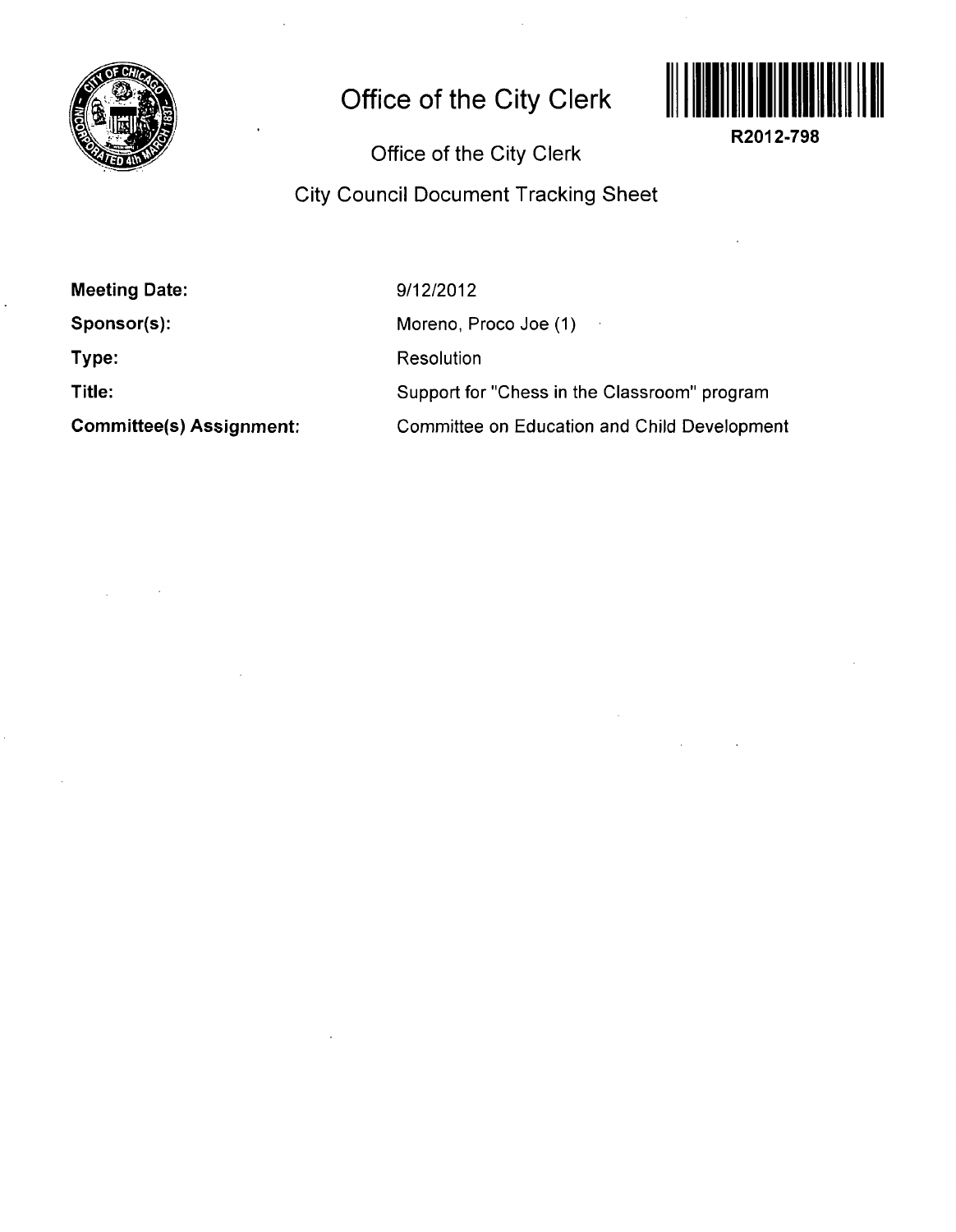${\mathcal T}$ RESOLUTION LO M -

WHEREAS, the City of Chicago, the State of Illinois, and our entire nation continues to confront challenges educating our children; and

WHEREAS, chess is the oldest skill game in the world and one of the world's most popular games, which benefits children of all ages by improving thinking skills that are imperative for young people to succeed in school and in the future; and

WHEREAS, chess is an accessible game for children from every social group and can help social cohesion and contribute to policy objectives such as social integration, combating discrimination, stemming violence, reducing crime rates and even the fight against various addictions; and

WHEREAS, whatever the age of the child, chess can improve children's concentration, patience and persistence and can develop the sense of creativity, intuition, memory, and analytic and decision-making skills; and

WHEREAS, chess also teaches determination, motivation, sportsmanship, high order thinking skills and advances children's interest in Science, Technology, Engineering, and Mathematics (STEM) education and career field;

BE IT RESOLVED, that the City Council of Chicago will support a proclamation that encourages the introduction of the program 'Chess in the Classroom' in the educational systems within the City of Chicago; and

BE IT FURTHER RESOLVED, that the City of Chicago and the Chicago Public Schools is urged to pay the necessary attention to the program 'Chess in the Classroom' and urged to ensure sufficient funding for it from 2012 onwards; and

BE IT FURTHER RESOLVED, that the City of Chicago and the Chicago Public Schools take into consideration the results of any studies on the effects of this program on children's development;

*il/l (rU^y* 

Proco Joe Moreno Alderman, 1<sup>st</sup> Ward